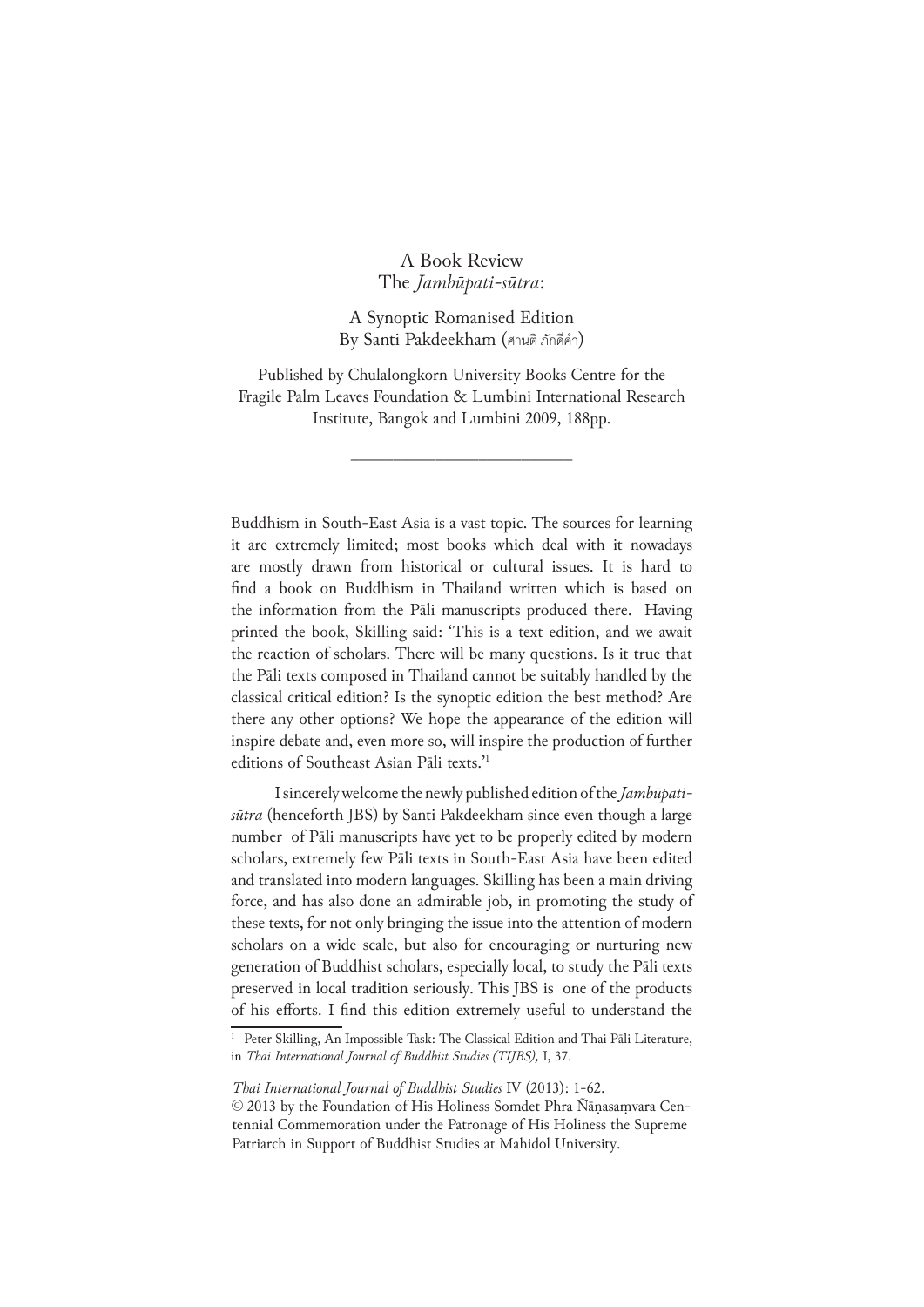stylistic features of Siamese Pāli during the Ayutthaya period.

There are two things which strike me most when I first read this text: first, the Pāli language used in the text is somewhat poor grammatically, in comparison to the classical Pāli, found in the Pāli Canon and its commentaries, and, second, the method used to edit the text itself may conflict with the Thai and English translations to come.



Linguistically, the text shows that the Pāli used is of a low standard, and it is tempting to think that it is probable the standard of Pāli schooling during the period was not high. Previously, Peter Masefield<sup>2</sup> used the word 'Indo-Chinese Pāli' to contrast it from a more standard Pāli found in the classical Pāli texts. However, I would think that it simply reflects the background of Pāli of individual authors, whose training in Pāli was somewhat poor. It might also reflect the attempts made by the Thais of Ayutthaya, inspired by the famous, classical Pāli writings of the Lanna Kingdom (1292-1775), who tried to compose Buddhist Pāli texts. But since the background in Pāli of the author(s) was not sufficient, the Pāli used in their texts is not up to the standard of the Lanna's classics, such as the *Mangalatthadīpanī,* the *Vessantaradīpanī,* the *Saṃkhyāpakāsakaṭīkā*. To me, the difference between the somewhat corrupt Pāli of works produced in South-East Asia, and the somewhat higher standard of the classical Lanna texts is similar to the linguistic difference between the Dipavaṃsa (Dīp) and the Mahāvaṃsa (Mhv). Earlier, Hermann Oldenberg who edited Dīp said:

<sup>2</sup> Peter Masefield, Indo-Chinese Pāli, in *The Mahachulalongkorn Journal of Buddhist Studies,* I, 2008, 1-9.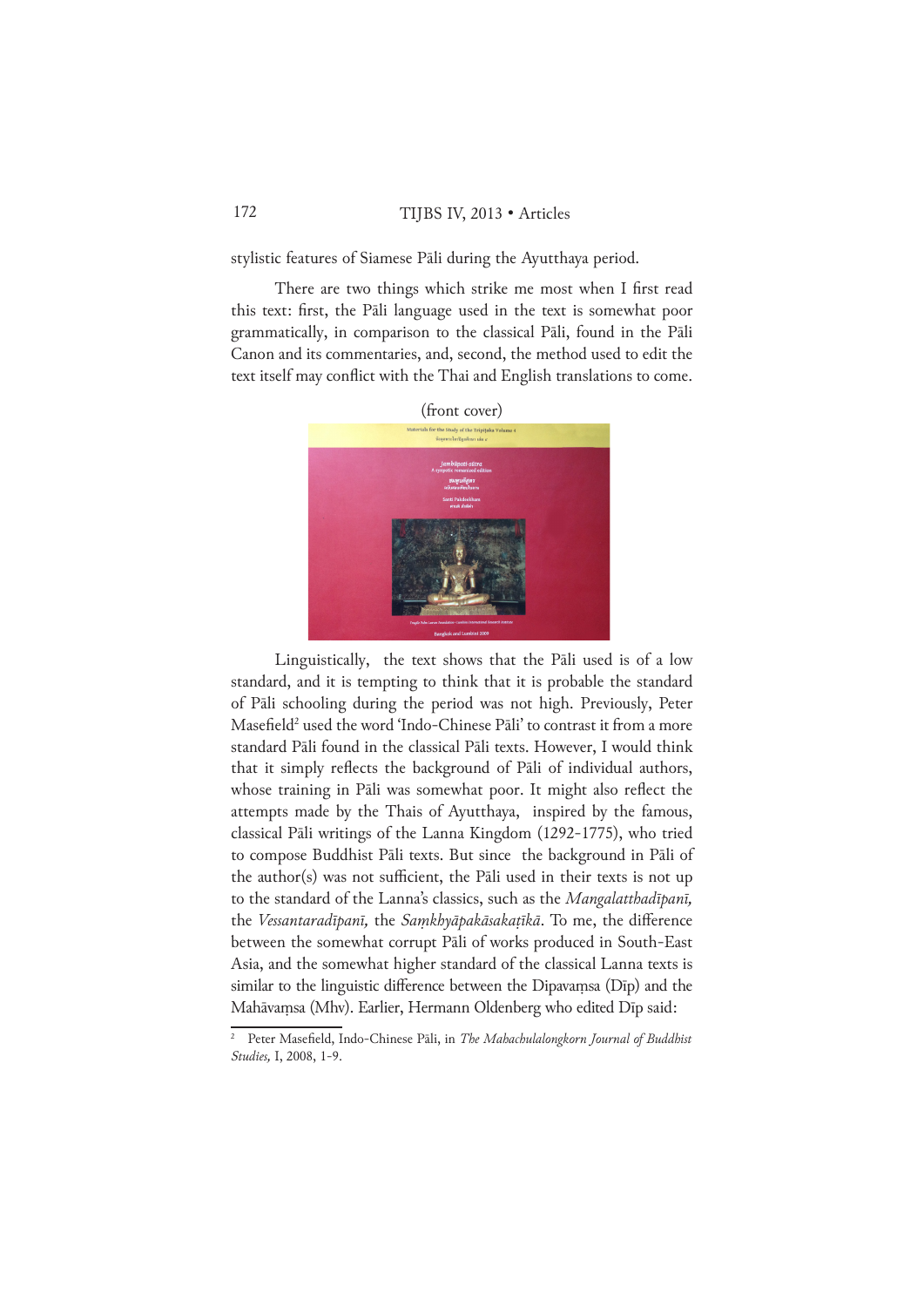The Dīpavaṃsa, as regards its style and its grammatical peculiarities, betrayed the characteristics of an age in which the Sinhalese first tried to write in the dialect of sacred texts brought over from India; there are passages in the Dīpavaṃsa which remind us of the first clumsy attempts of the ancient German tribes, to write Latin. The Mahāvaṃsa is composed very differently; its author masters the Pāli grammar and style with a perfect use which cannot have been acquired but after fruitless attempts, and which may be compared with the elegant mastership of Latin composition by which the Italian poets and scholars of the renaissance excelled.3

K.R.Norman further explained:

Once Buddhaghosa has shown the way, the author of the Mhv was able to master Pā grammar and style with perfect use. It is true that Dīp is, for the most part, written in Pā. of a poor quality, and it is tempting to think that the much higher standard of of Pā in Mhv is due to the appearance of Buddhaghosa's cties in the intervening period.<sup>4</sup>

There are two reasons for me to think that the Pāli of the JBS was actually written by an author, whose Pāli background was not of a very high standard.

First, it was widely known that the Pāli schooling of the Ayutthaya was not strong and could not be matched to the Lanna glory since the Ayutthaya Kingdom did not attempt to send monks to Sri Lanka to learn how to compose a standard Pāli book, as the Lanna Kingdom did. The Pāli schooling was simply established to train monks to be able to translate Pāli texts from palm-leaf manuscripts, not to compose a Pāli text. Pāli examinations were held only when there were candidates who felt confident enough to perform orally in front of the committee. Many monks during this period not only studied Buddhism, but also Vedic texts such as the *Atharvaveda*. It

<sup>&</sup>lt;sup>3</sup> Hermann Oldenberg, (ed.), *Dīpavaṃsa*, London 1879, 7 (introduction).

<sup>4</sup> K.R.Norman, 'The Role of Pāli in early Sinhalese Buddhism' in *Collected Papers*, II. Oxford: The Pāli Text Society, 1991, 48.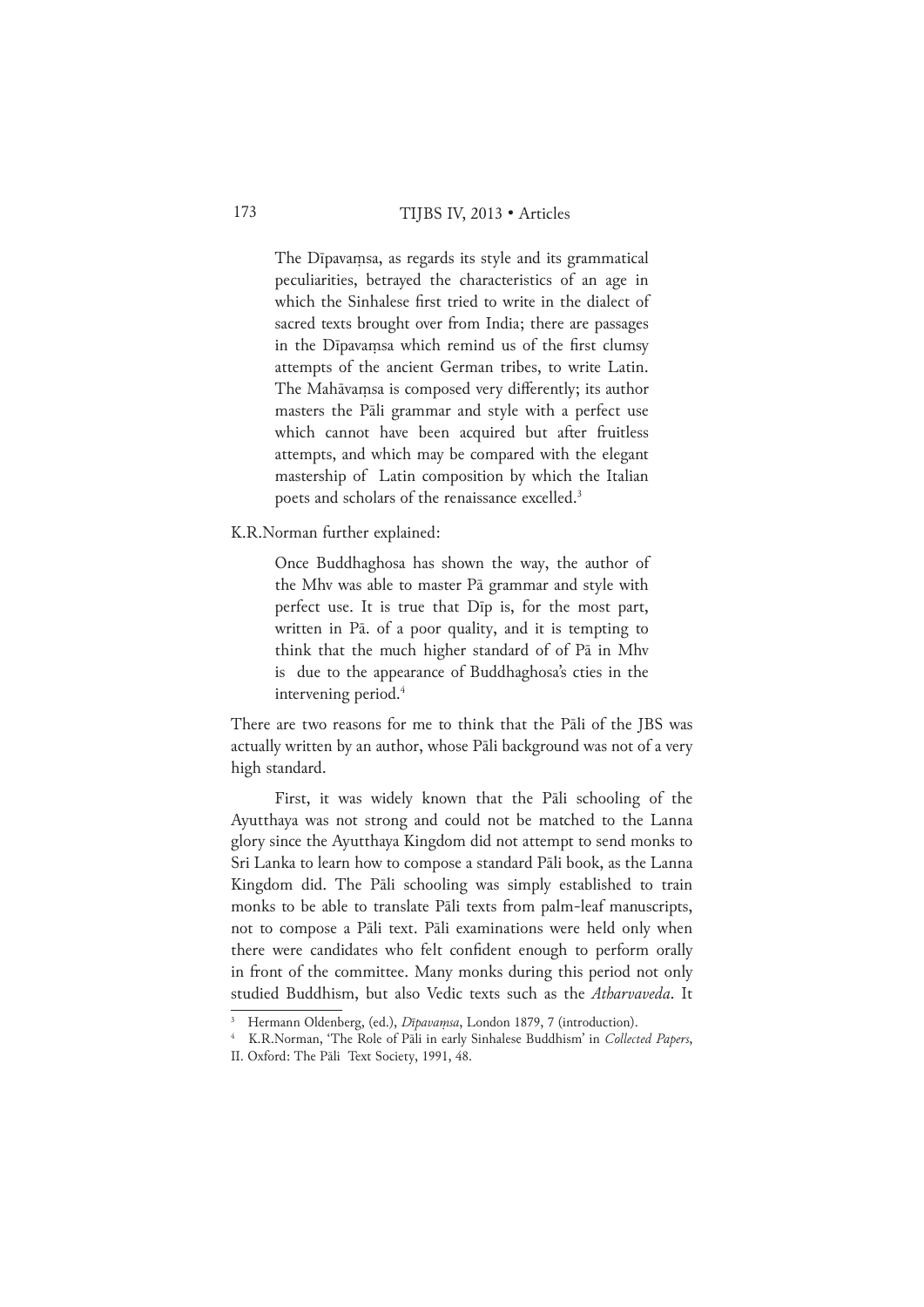is also well recorded that many Kings of this period favoured monks with the knowledge of both Buddhism and Brahmanism<sup>5</sup>. While not many monks could compose Pāli very well, a large number of them were simply ordained to seek gains in the monkhood, and were not interested in Pāli seriously. So, King Narai (1656-1688) defrocked thousands of them during his time because of not being learned enough.6 No improvement of Pāli Studies was made during the subsequent Thonburi (1767-1782) and early Ratanakosindra (1782-) periods. The lack of proficient Pāli scholars continued until the time of King Rama V (1853-1910).



Second, it is well known that His Holiness the Supreme Patriarch of Thailand (Mee) of Wat Rajburana, who became the Supreme Patriarch of Thailand during 1816-1819, suggested to King Rama II to improve the monastic Pāli schooling, requiring Buddhist monks to study more Pāli texts in order to acquire the Pāli proficiency. Hence the nine grades of the current Thai traditional Pāli Studies.<sup>7</sup> When Prince monk Vajirañāṇavarosa was in a position where he could affect the whole Sangha's Pāli curriculum, he added the dhamma

<sup>5</sup> Pathompong Bodhiprasiddhinand, *History of Buddhism in Thailand: From the Sukhothai Period up to the Time of King Rama V*. Unpublished research funded by College of Religious Studies, Mahidol University 2005, 62-70.

<sup>6</sup> K.David Wyatt, *Thailand: A Short History*. New Haven: Yale University Press, 117; De Claude, Count Forbin, *The Siamese Memoir 1685-1688*. Edited by Michael Smithies. Chiang Mai: Silkworm Books, 1996.

<sup>7</sup> Pitoon Maliwan and Sawai Malatthong, Prawat Karan Sueksa Khong Song (The History of Monastic Education). Bangkok: Ministry of Education, 1984, 29.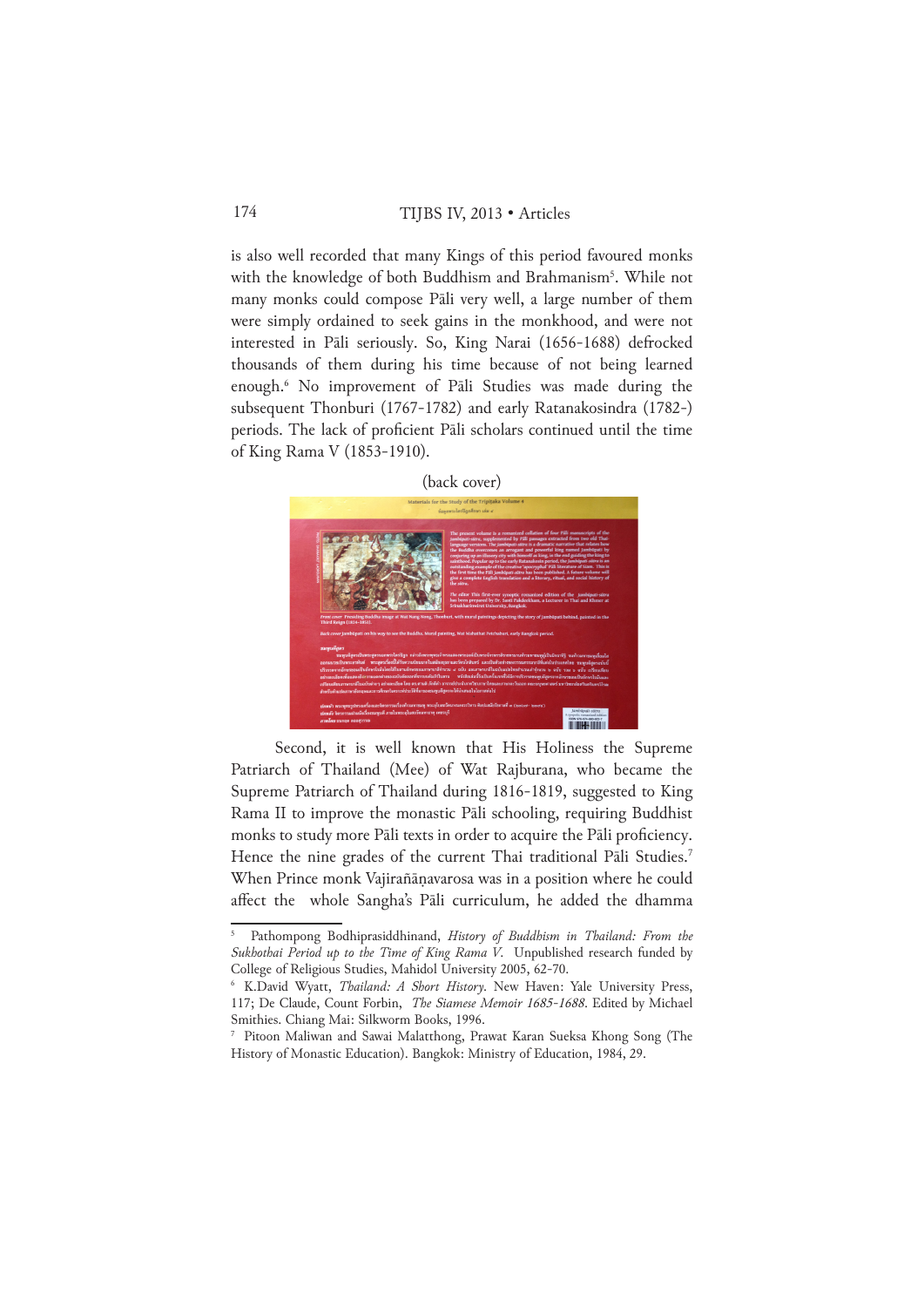studies to the monastic curriculum too. The Prince monk was personaly impressed by his royal father, King Mongkut (1804-1868), who was in the monkhood for 27 years, during which he read Pāli texts extensively, covering the Pāli Canon, non-canonical texts as well as many other Pāli writings, and afterwards, being able to compose Pāli exceptionally well, in a style quite similar, or close to, that of the classical Lanna Pāli works.8 The Prince Monk thought that studying only Pāli was not sufficient for Buddhist monks, the understanding of *dhamma* should be equally emphasised too. He said<sup>9</sup>:

เนื่องด้วยการสอนบาลี ได้ตั้งมหามกุฏราชวิทยาลัยขึ้นโดยพระบรมรา ชานุญาตเพื่อเฉลิมพระ เกียรติพระบาทสมเด็จพระจอมเกล้าเจ้าอยู่หัว ผู้ทรงเปรื่องปราชญ์ในทางนี้ ใช้หลักสูตรใหม่ สอบความรู้ด้วยวิธีเขียน ผู้สอบได้ ทรงตั้งเป็นเปรียญหลวงเหมือนกัน วัดมหาธาตุได้จัดขึ้น ตาม แต่การเรียนการสอนยากกว่าเรียนและแปลด้วยปาก

For teaching Pāli, King Mongkut Royal Academy (henceforth KMRA) was founded with the royal permission, aiming at honouring Mongkut, who was a real specialist in Pāli, using the new curriculum measured by writing. Those who passed the exams was also appointed as 'Parien' (Pāli specialist) similarly. Later, Wat Mahathat followed this study system too. However, this written system was more difficult than the old, oral one.

In addition, when his royal brother, King Chulalongkorn (1853-1910), ascended to the throne, the Prince Monk changed from oral system to the writing one. Apparently, in his mind, only reading the Pāli texts extensively, as his royal father did, can ensure monks of a full professional proficiency in Pāli.10

<sup>&</sup>lt;sup>8</sup> The collection of His Pāli writings as well as their Thai translation were recently published by Mahamakuta Rajavidyalaya Foundation (MRF) in 2002, titled *Pra Chum Phrarājniphon Bhāsā Bāli Nai Phra Bat Somdet Phra Chomklao Chao Yuhua* (The Collection of Pāli Writings by King Mongkut).

<sup>9</sup> See Prince Vajirananavarorasa et al, *Tamnarn Wat Bowornniwet Viharn (The Legend of Wat Bowornniwet Viharn)*. (*Tamnarn Wat Bowornniwet Viharn* [Lit. The Legend of Wat Bowornniwet Viharn], the authentic account of the monastery, written by itssuccessive former Abbots). Newly printed to mark the 90<sup>th</sup> Birthday of His Holiness Somdet Phra Nanasamvara the Supreme Patriarch of Thailand on 3 October 2001. Bangkok: Karn Sātsanā Printing House, 2001, 67.

<sup>&</sup>lt;sup>10</sup> He developed a Pāli curriculum which can make sure that his monk students can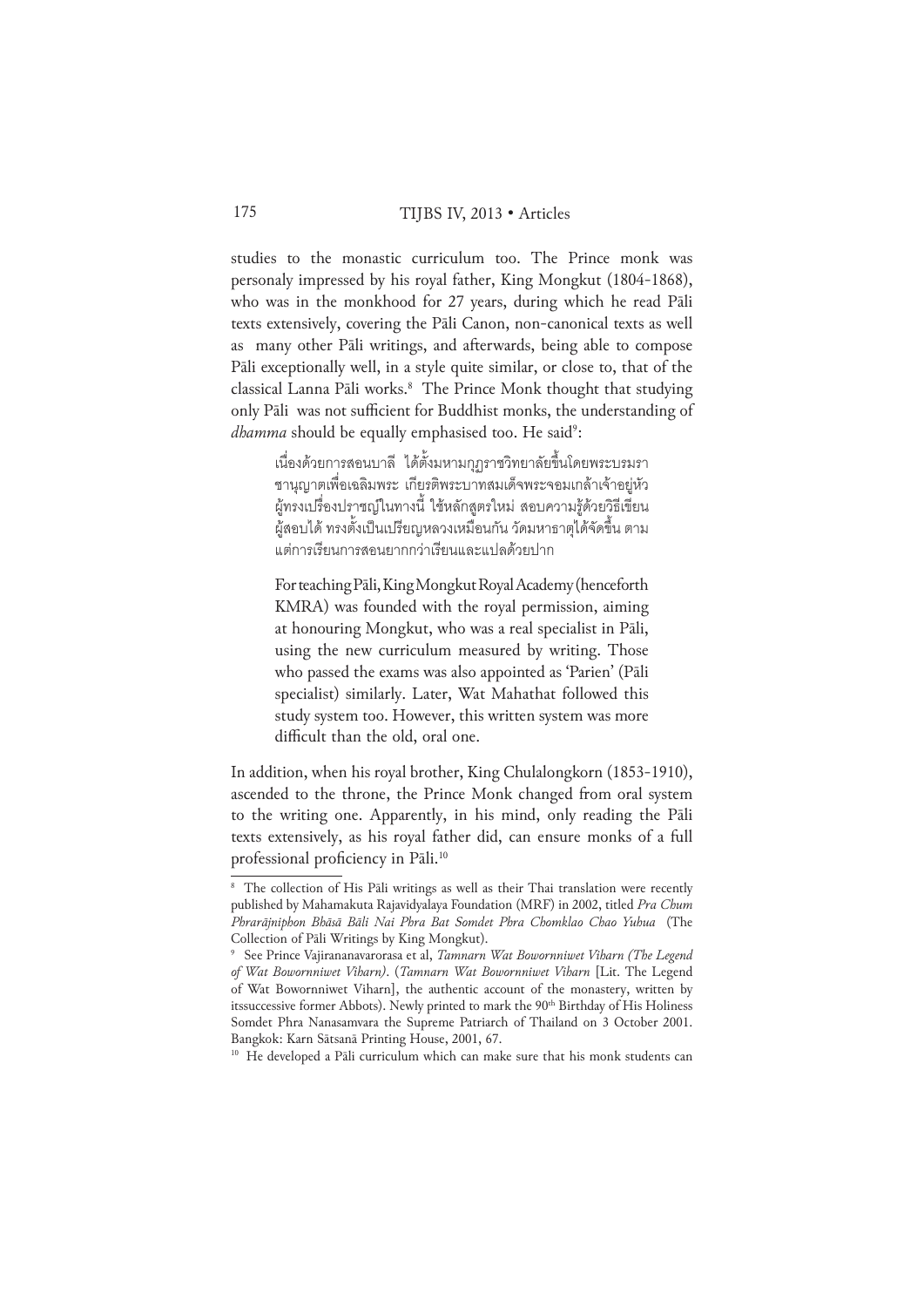The general features of the language in the JBS include:

- 1. The frequent use of participles as finite verbs such as the use of *viharanto* (<*viharati*)
- 2. The appearance of both Pāli and Sanskrit forms such as the *Jambūpati-Sūtra* itself (instead of *Jambūpati-Sutta*)*.*
- 3. The frequent use of gerundives ending in –*tvā* as finite verbs.
- 4. The disagreement between subjects and finite verbs such as between *ahaṃ* and *pakkosati* (JBS 24.3) in all the four manuscripts.
- 5. Nonstandard forms of Pāli are frequently found.

Other evidence of corruptions which point to the grammatical weakness on the part of the author (s) are such as the uses of *suttaṃ* (<sutaṃ), *veḷuvanne* (<veḷuvane).

All the four manuscripts contain lots of nonstandard Pāli words. We know that the corruptions could find their ways through many channels, especially the scribal errors, and, during the Ayutthaya period, some learned monks might also have existed, we must also be aware of the hypercorrection on the part of editors who may try to rectify all the nonstandard forms grammatically. Since few Pāli manuscripts in South-East Asia are critically edited, and the investigations of errors in terms of how they arise and how they can be removed are not fully developed, I have an impression that the text itself is similar to Dīp in the sense that its author probably did not have a full competence in Pāli.

Sporadically, there are words usually used in the Thai language such as *iddhiriddhi,* which is obviously created from a Thai compound 'อิทธิฤทธิ์' (*itthirid*<*iddhi*/*riddhi*). It is the combination of both Pāli and Skt. Words, each of which carries exactly the same meaning. For the *iddhi* in Pāli, equivalent to in Skt. *ṛddhi*, the Thai language usually combines into a new compound *iddhiriddhi*, either in written or spoken

compose Pāli very well and he tried this at KMRA within the compound of Wat Bowornniwet Viharn fi rst, and, at the same time, he also developed the ancient Pāli curriculum into nine grades for the whole sangha's monastic education. However, the one used at KMRA for his students was too difficult and it was finally stopped since most monks were interested in the system of nine grades he created for all the Thai monks instead.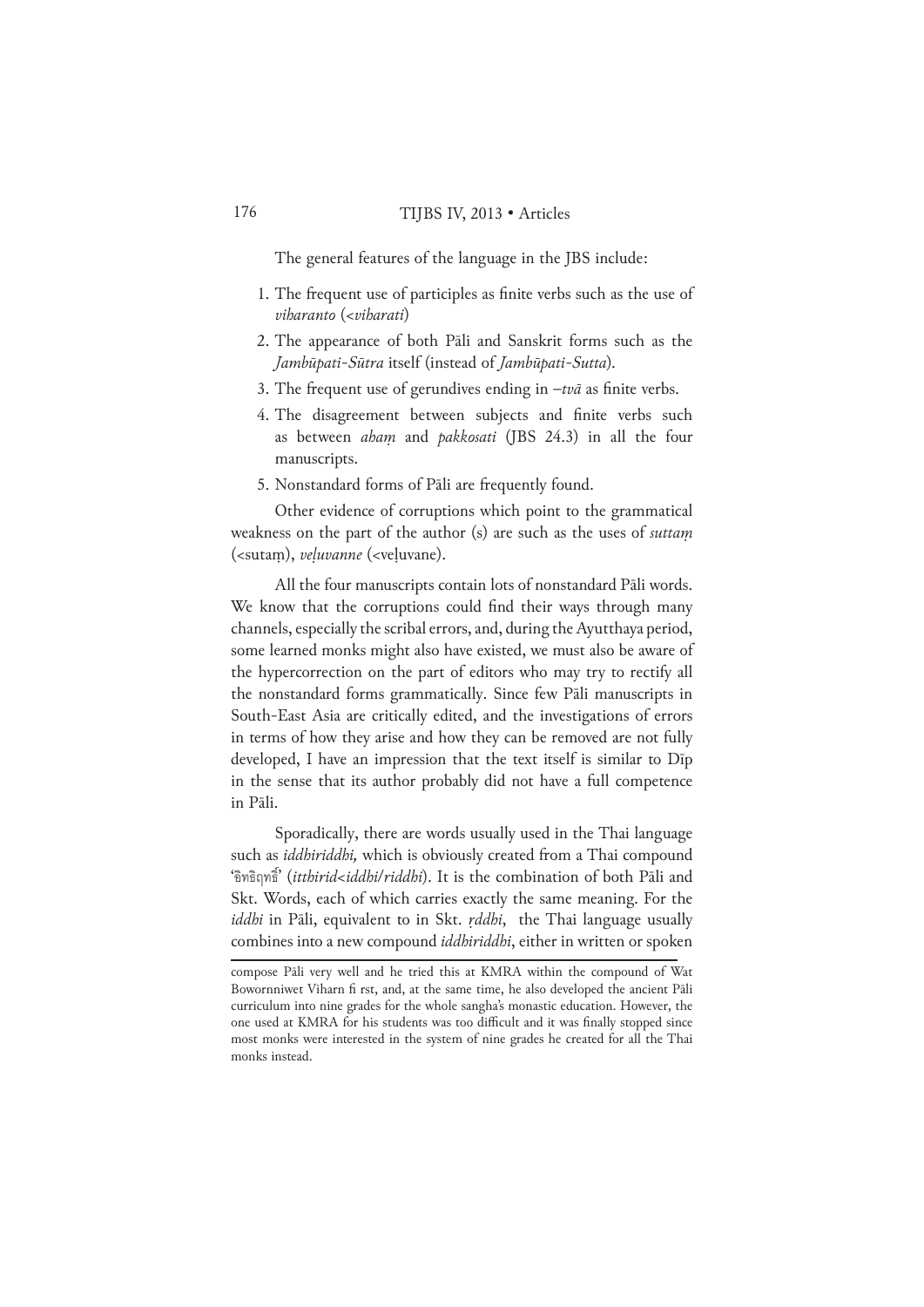language. The word occurs in three manuscripts, and the following is its context:

*mahāraja mā bhāyī ti vatvā bhagavā iddhiriddhiñāṇena mahāsupaṇṇaṃ ninimmitvāsahassasīse satasahassapakkhehi nimmitvā visajjhiṃ* (JBS 20.18,21.1)

Having said: 'Oh Great King, don't feel fearful', the Blessed One, using his miraculous powers and insight, transformed himself into the giant Garuḍa and created a thousand heads, with a hundred and thousand wings.'

One manuscript, which is derived from the Bibliotheque Nationale, Paris, reads: *iddhividdhaññona*. In the above context, the author prefers the Pāli-Thai word to the normal Pāli or Skt. one, an influence from a local dialect. While the correct form might be restored as *iddhividhaññāṇena*, presumably surmising that the error was probably caused by the scribes, I think, more or less, Laotian or Burmese Pāli texts might have similar features.

All the corrupt words, which are many in all the four manuscripts, might originate in various ways, but, probably, the major cause of the errors was from the author himself, and all these types of errors were not confined to South-East Asian countries only. Any author, in any country, whose Pāli was not that strong, could produce a similar corrupt text. I would prefer the use of 'Siamese Pāli' or 'Burmese Pāli' or 'Laotian Pāli' etc. to 'South-East Asian Pāli' or 'Indo-China Pāli' when specifically referring to the peculiar characteristics of languages produced in each specific country such as the abundance of grammatically corrupt texts in the manuscripts, following such terminologies as 'Bactrian Pāli', used by previous scholars.<sup>11</sup>

But for general features, which are pan-South-East Asian such as the use of *-by-* rather than  $-vy$ <sup>-12</sup>, the tendency to record short vowels rather than the long ones, I do agree that they can constitute what is called "Indo-China Pāli". These unique characteristics, which are common to all Pāli manuscripts produced in South-East Asia,

<sup>11</sup> Richard Salomon, *Indian Epigraphy*, Oxford & New York: Oxford University Press, 17.

<sup>12</sup> *Suttapiṭaka Dīghanikāya ,*1: *Sīlakkhandhakavagga*, Dhammachai Tipiṭaka Series, Pilot Version 2013, iv, xii.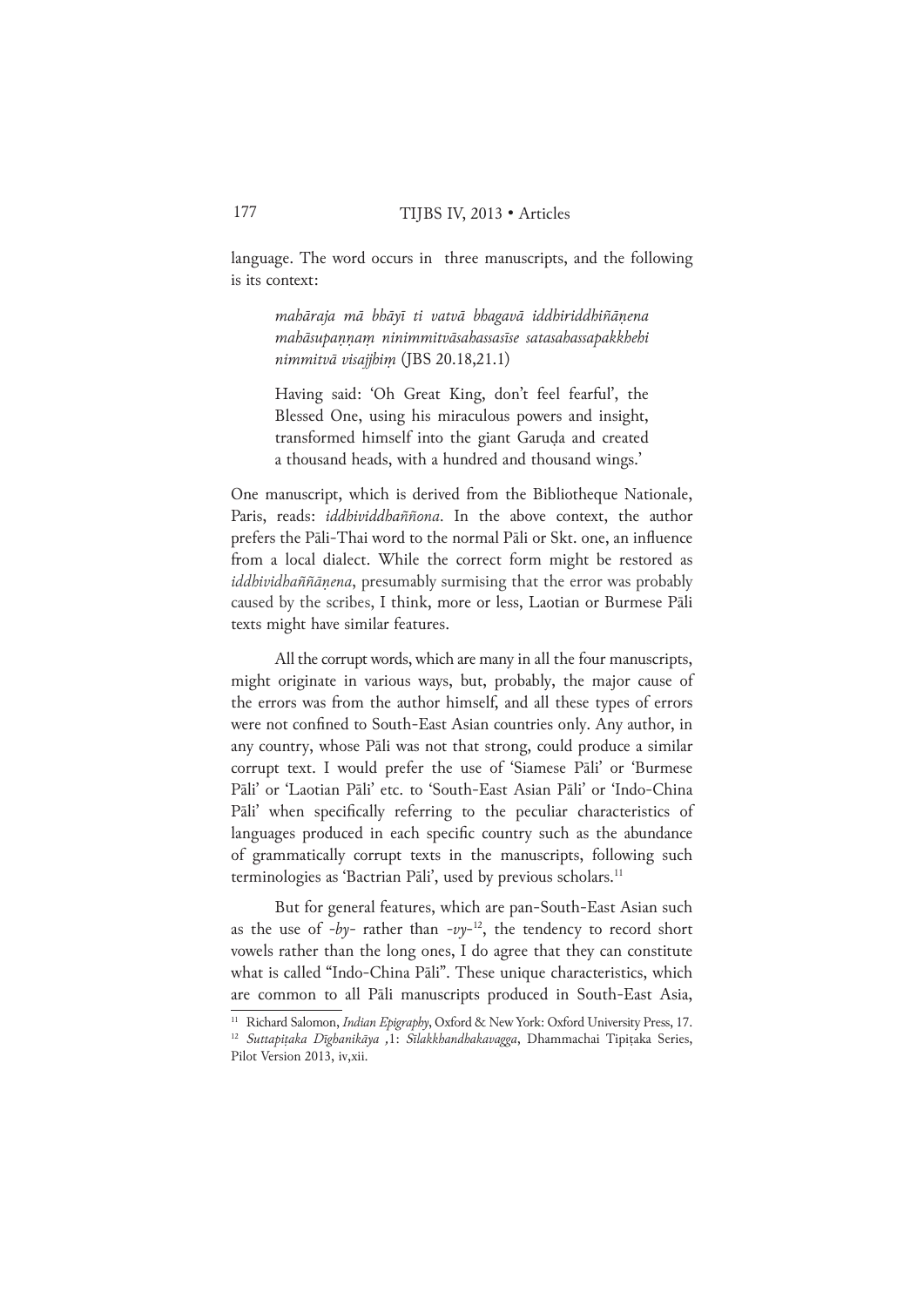nonetheless, must be collected and systematised, covering aspects of the epigraphy of various local dialects used in the manuscripts as well as variations in terms of phonology, morphology and syntax of Pāli used in the manuscripts first before a theory can be firmly established. So I would suggest that a book on the stylistic features of Pāli in South-East Asia be another project of the Fragile Palm Leaves Foundation and the Lumbini International Research Institute in the series of Materials for the Study of the Tripitaka.

Now, let me move to the editorial method, used to manage this text, known as *synopsis*. Skilling addresses the problem in the introduction of this edition: 'It is difficult to edit the text following the normal, usual process since there are lots of divergent readings'.13 By nature, as we all know, the synoptic edition is not a critical edition. It was probably because of this, there is not much of the information usually seen in a critical edition but are lacking in the JBS: no linguistic observations in the form of footnotes on the part of the editor, no necessary historical backgrounds in the form of a family tree between each witness are given, no details about each witness are provided, and we don't know very much about how each witness is transmitted. Actually, Skilling already provides a brief historical background in two articles, the first one being entitled 'An Impossible Task: The Classical Edition and Thai Pāli Literature' published in TIJBS, Vol.1,<sup>14</sup> and the second one being *Pieces in the Puzzles: Sanskrit Literature in Premodern Siam,*15 but Santi Pakdeekham did not incorporate them to his synoptic edition. At least, all the historical information on the texts, either in Thai or in English, should be provided because, obviously, even if the synopsis is selected to deal with the somewhat complicated

<sup>&</sup>lt;sup>13</sup> Peter Skilling, 'Pieces in the puzzle: Sanskrit Literature in pre-modern Siam', in *Buddhism and Buddhist Literature of South-East Asia Selected Papers*. Edited by Claudio Cicuzza. Bangkok and Lumbini: Fragile Palm Leaves Foundation & Lumbini Research Institute, 2009, 30-32.

<sup>&</sup>lt;sup>14</sup> Skilling, An Impossible Task: The Classical Edition and Thai Pāli Literature, in *Thai International Journal of Buddhist Studies (TIJBS),* I, 36.

<sup>&</sup>lt;sup>15</sup> He developed a Pāli curriculum which can make sure that his monk students can compose Pāli very well and he tried this at KMRA within the compound of Wat Bowornniwet Viharn first, and, at the same time, he also developed the ancient Pāli curriculum into nine grades for the whole sangha's monastic education. However, the one used at KMRA for his students was too difficult and it was finally stopped since most monks were interested in the system of nine grades he created for all the Thai monks instead.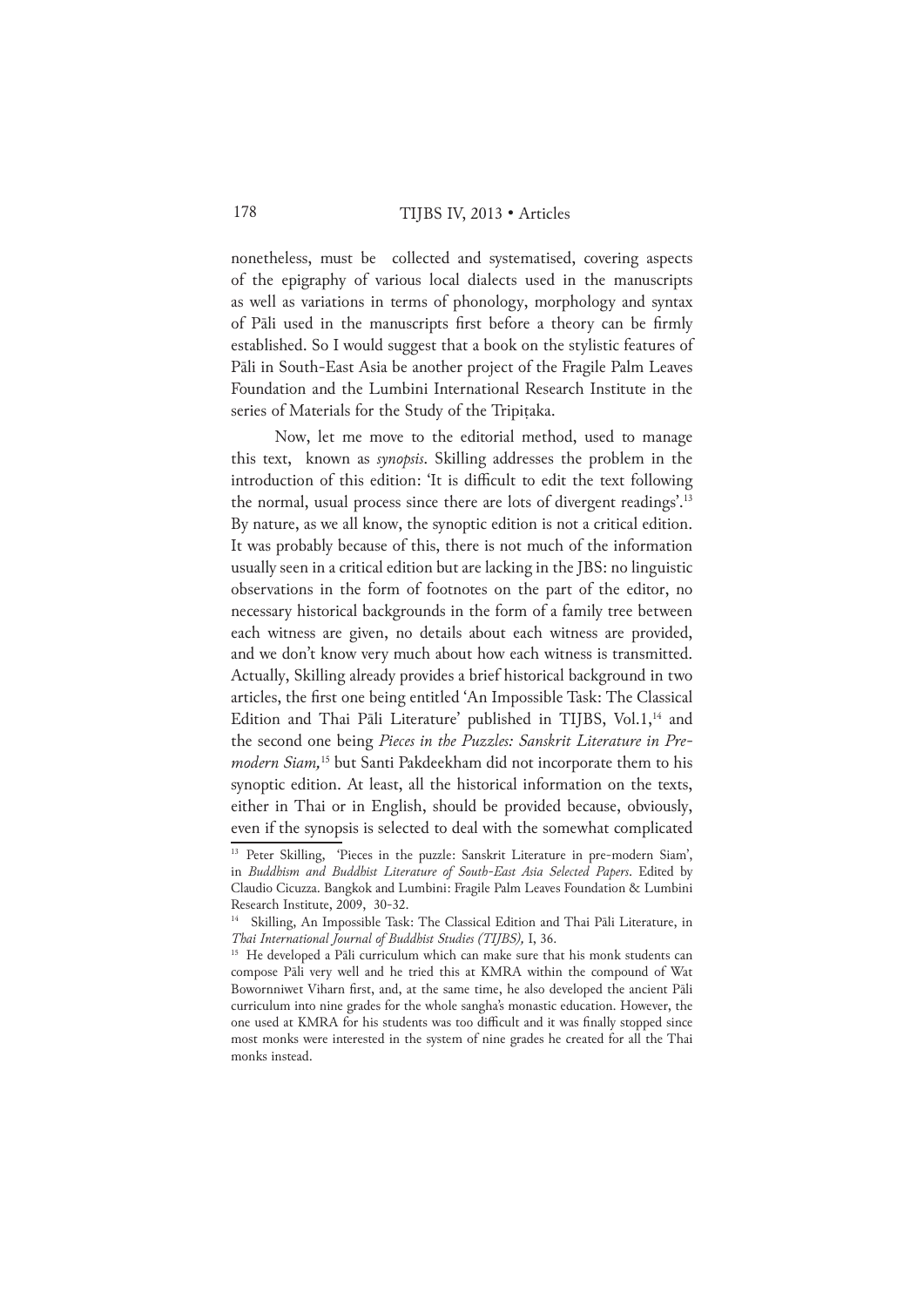manuscripts, the successful editors in the past who used this theory to edit texts also creatively employed different strategies in their work.<sup>16</sup> That means that there is no uniform standard for a work called 'the method of synopsis', and each editor has their choices, either to provide the variant readings of various witnesses only, or to furnish his or her synoptic edition with relevant information as much as they can, if they so desire.

The further important question is this: if the correct version, supposed to be the archytype, has not been fully restored, how can we trust that the subsequent translation, which is also being undertaken by Skilling's team,<sup>17</sup> represents the genuine content of the author? This is because, as we all know, we cannot produce an authentic translation out of a text which is still corrupt. Since the four manuscripts have different phrases/sentences with different meanings, how can we select the meanings which are supposed to be more original?

Every year, when I conduct a course called 'Seminars on Pāli literature of Thailand', for which I select the JBS as one of the South-East Asian Pāli texts for students to read in the classroom, many students ask how to translate the texts, with variant readings from the four manuscripts. I say that we should try to select the readings which make more sense, emending, thereby, all the non-sensical readings. But the sentences which make sense are not necessarily the original version of the author(s).

As a matter of fact, translation is the product of how the translator perceives the text, or, more or less, how he or she edits the text too. In other words, both edition and translation are interconnected, and determine each other. If the translator selects only the readings which make more sense, which is considered to best fit the context, ignoring all types of errors, it means they entirely base themselves on the scrutiny of internal evidence of manuscripts only and, therefore, they are using a radical eclectical method to edit. If, on the other hand, they take both internal and external evidence into consideration before translation, it implies they are using the reasoned

<sup>&</sup>lt;sup>16</sup> Richard Salomon, *Indian Epigraphy*, Oxford & New York: Oxford University Press, 17.

<sup>17</sup> *Suttapiṭaka Dīghanikāya ,*1: *Sīlakkhandhakavagga*, Dhammachai Tipiṭaka Series, Pilot Version 2013, iv, xii.